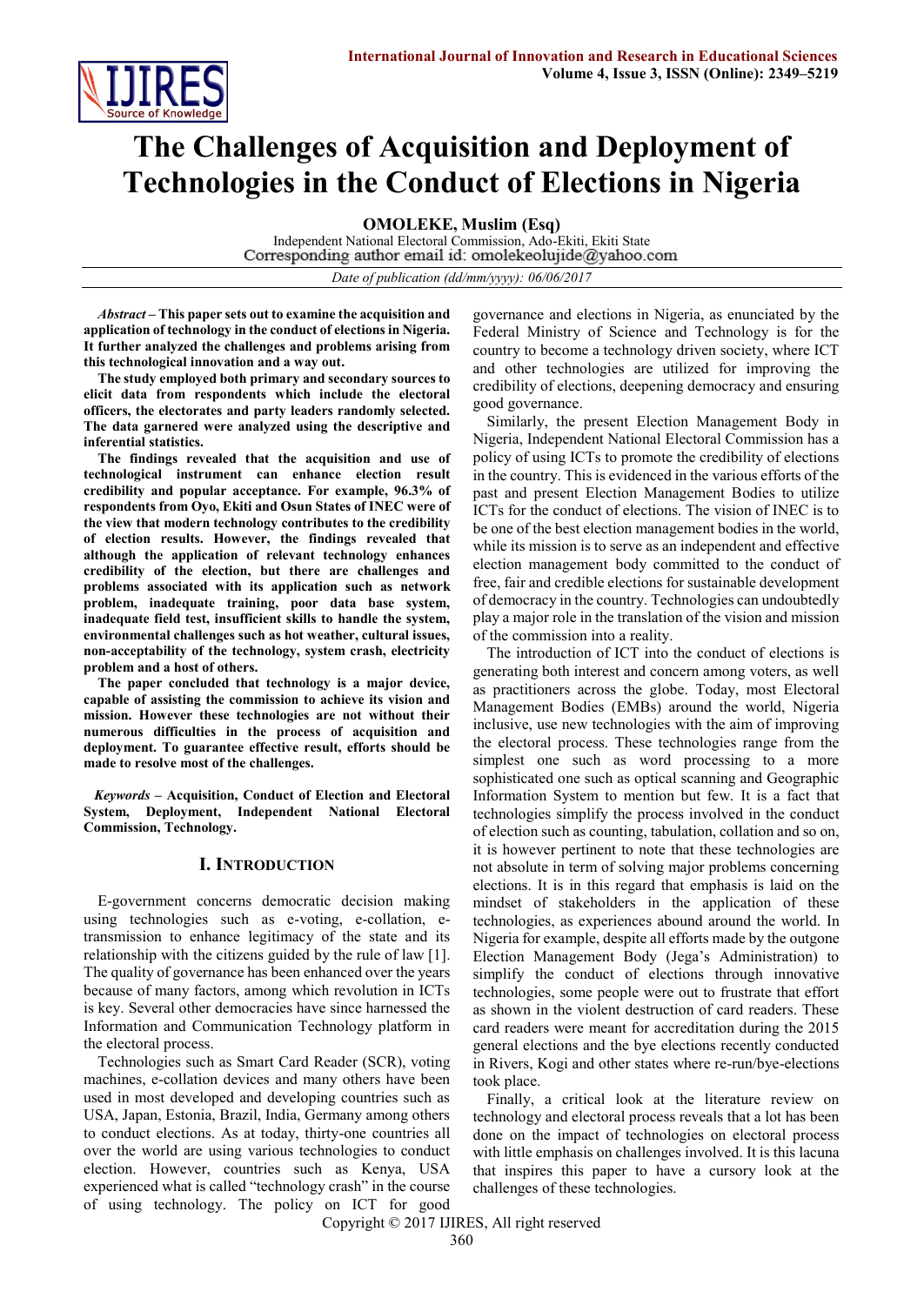

A. Objectives of the study

To this end, the objectives of the paper are to:

- (a) identify the various technologies deployed by the Independent National Electoral Commission since the commencement of digitalization of electoral process in 2002;
- (b) assess their effectiveness in the conduct of elections in Nigeria; and
- (c) examine the major challenges of these technologies.

## **II. LITERATURE REVIEW**

In order to flashback to what has happened in other part of the world and Nigeria's elections, we intend to review briefly literature in order to identify weaknesses, effects, challenges and prospects of ICTs which this paper intends to fill.

A. Democratization Process, Conduct of Elections and Technology

Democracy is a popular concept in social sciences and like other social sciences concepts, defies a universally accepted definition. However, the word democracy as captured in scholarly expressions comes from the Greek word demokratia and literally means "rule of the people"[2]. It also comes from the Greek demos "people" and "rule"[3]. Reference [4] believe that democratic government originated from the Greek City States, where democratic values or ideals started and were transferred to other societies. However, it is an established fact that the Greek's perception of democracy is not in consonance with the modern day perception of the concept of democracy. The later narrows democracy to a small group of people participating in democracy while the modern day democracy consider majority rule and representative government as the major ingredients of the concept.

This concept of modern day democracy came into use during the course of 19th century to mean a system of government in which people are elected into offices through a competitive means. The modern day democracy was instituted in Britain and America and it is this view of democracy that Nigeria is assumed to be involved till today. Consequently, this type of democracy has basic elements, they include: periodic elections, guarantee of fundamental human rights; existence of alternative choice of parties and candidates during election of representatives by majority vote; adherence to the rule of law and separation of power [2]. In view of the above expositions, the concept of modern day democracy connotes that election into offices must be free, fair and credible. Any act that do not guarantee this, amounts to electoral fraud or malpractice, and such must be condemned by a civilized society. Consequently, Technology is a major tool to achieve this standard.

Democratization process on the other hand means legal procedure or laid down rules and regulations that a nation wishing to practice democracy should abide with. Most of these rules and regulations are embedded in the Constitution, Electoral Act and guidelines. Of great concern to us is whether these procedures are followed in the conduct of elections in the country, certainly no.

Historically, the credibility of elections in Nigeria since the colonial era has been a subject of controversy. Beginning with 1959 election, a lot of systematic riggings were observed [5]. In 1979 for example, the issue of 2/3s crisis became a major issue, while the registration of voters' was accompanied by a lot of questionable figures.

Reference [6] categorized the 1983 election as being the worst in Nigeria. The election according to him witnessed all forms of strategies and stratagems in a frantic attempt of the opposition parties to retain power or improve its performance vis-à-vis other parties. Federal influence were deployed to rig out the governors of Anambra, Bornu, Oyo, Kaduna and Gongola States by the ruling NPN. Reference [7] also corroborated the above by asserting that "the 1983 elections occupy a special place in the history of electoral fraud in Nigeria". Competitive rigging reached its highest level. Reference [8] also described the 1999 election as being fraught with irregularities. Such irregularities includes: falsification of results, intimidation of opposition party at polling units, disenfranchisement of qualified voters, abuse of incumbency powers, bribery of voters and electoral officials, ballot stuffing, snatching of the electoral materials among other electoral misdemeanors. The 2003 and 2007 elections were not left out of the fraudulent activities of some stakeholders in the electoral process. It is against these backgrounds that the commission under the headship of Dr. Abel Guobadia (now late) commissioned the digitalization of voters register in 2002. The exercise was followed by the introduction of Direct Data Capture Machine (DDCM) and Smart Card reader by the out gone Jega administration.

Also, it is important to note that the heads of various election management bodies in the country made several attempts to guarantee free and fair elections. Part of the efforts was to introduce some technologies that could minimize fraud in election. Unfortunately, some of these technologies were not without challenges.

#### **III. METHODOLOGY**

In an effort to search for challenges of acquisition and employment of technologies in conducting elections in Nigeria, the author relied on both primary and secondary data sources. Primary data were collected through the use of questionnaire administered on thirty (30) officers purposively selected for the study in Oyo, Osun and Ekiti States. A focus group discussion was also carried out on selected personnel of ICT department of the commission in the selected states. Secondary data were sourced from annual reports on electoral activities, the Constitution of the Federal Republic of Nigeria (1999), the Electoral Act 2010 as amended, judgment from courts and other relevant documents.

## **IV. CONCEPTUAL DEFINITION OF TERMS**

The following terms were defined for the purpose of this paper.

A. *Technology*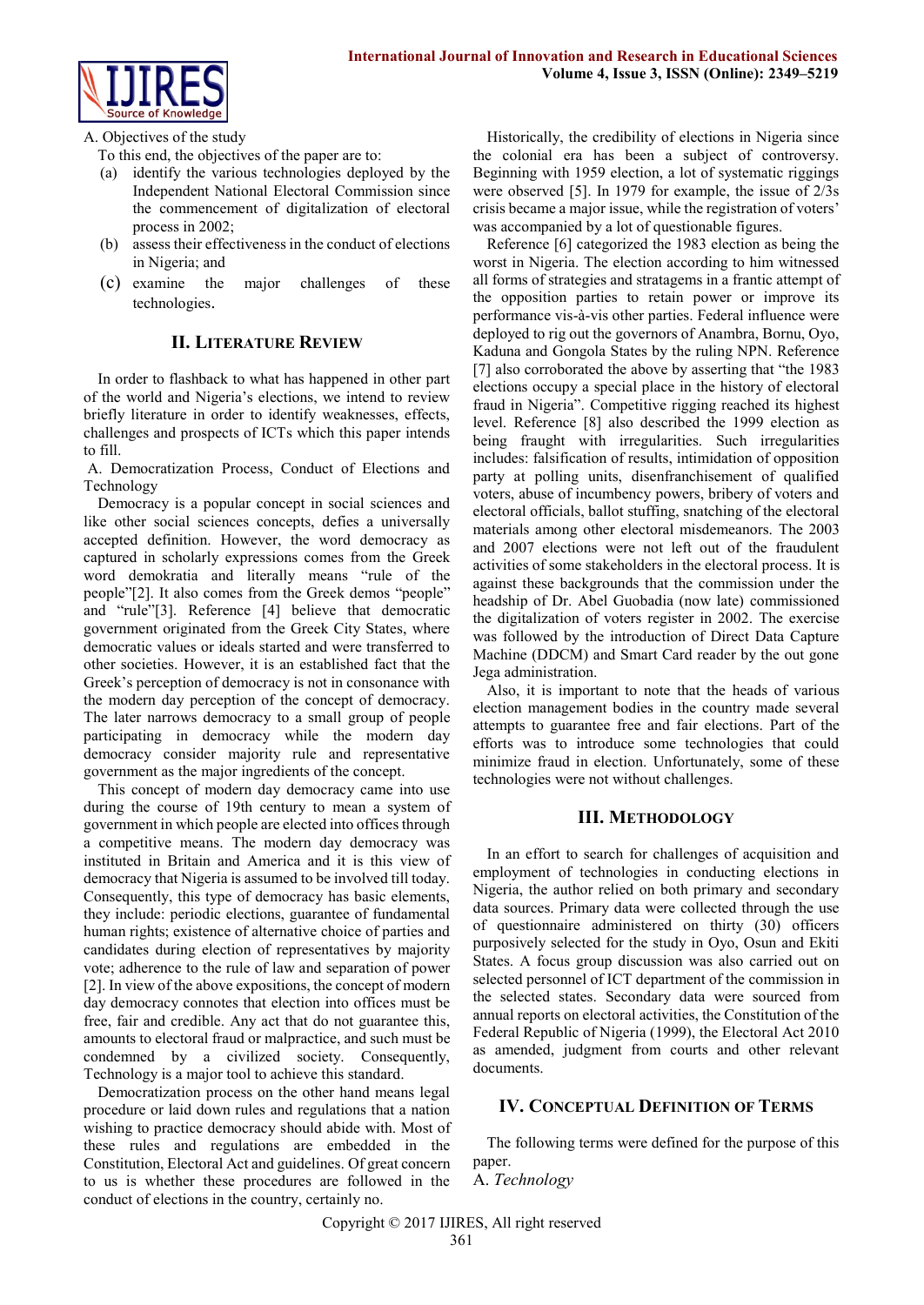

Reference [9] categorized technology as a special resource, an important strategy for the exploration of the national resources, and an agent of social and economic change.

Technology is defined as the practice, the way we do things around here. Similarly, the term 'technology' is mostly used in three different contexts, when referring to a tool (or machine); a technique; the cultural force; or a combination of the three. Technology can be most broadly defined as the entities, both material and immaterial, created by the application of mental and physical efforts in order to achieve some values. In this usage, technology refers to tools and machine that may be used to solve real world problems. It is a far reaching term that may include simple tools, such as a crowbar or wooden spoon, or more complex machine, such as space station or particles accelerator. Tools and machines need not be materials. Virtual technology, such as computer software fall under this definition of technology. The word "technology" can also be used to refer to a collection of techniques. In this context, it is the current state of humanity's knowledge of how to combine resources to produce desired products, to solve problems, fulfill needs or satisfy wants. It includes technical methods, skills, processes, techniques, tools and raw materials. Technology is a broad based concept that deals with a human usage and knowledge of tools and crafts, and how it affects a human ability to control and adapt to his or her environment.

Reference [11] defined technology as what enables human being to extend their capabilities and accomplish tasks that they could not perform otherwise. In his own view, [12] is more specific about the nature of these tasks by defining technology as knowledge combined with appropriate means to transform materials, carriers of energy or other type of information from less desirable to more desirable form. Technology can also refer to objects of use to humanity, such as machines, hardware or utensils, but can also encompass broader themes, including systems, methods or organization, and techniques. Webster dictionary offered a definition of the term as "the practical application of knowledge in a particular area" and "a capability given by the practical application of knowledge".

Reference [13] described technology as systematic knowledge for the manufacture of a product, for the application of a process or for rendering of a service, including any integrated, associated, managerial and marketing techniques. Technology within the context of this paper means tools, machine, process, techniques, software and hardware, that can enhance elections credibility and acceptability.

#### B. *Acquisition of Technologies*

Acquisition of technology and knowledge involves the purchase of external knowledge and technology with or without active cooperation with the source.

#### *a.Reasons for Acquisition*

The most obvious reason for acquisition of technology include better efficiency or effectiveness. The importance of morale or the desire to make offices feel better, needed or wanted is another reason for technology acquisition – global innovation and technology alliance. There may even be political motivation behind the introduction of new technologies. Within the context of this paper, technological acquisition is borne out of the need to improve the conduct of election by simplifying accreditation, counting of results, voting and collation as well as accreditation and voting. The introduction of new technologies will in no small amount improve on the integrity of the conduct of elections. It is important at this juncture to identify technologies deployed in INEC since inception.

## **V. DEPLOYMENT OF TECHNOLOGY IN INEC**

## A. *Identification of Technologies Deployed till 2015 General Elections*

ICT has been described as a necessary tool that is capable of enhancing the credibility of electoral process. The quality of governance has been enhanced over the years as a result of many factors, among which is the use of ICT in the electoral process. The nasty experiences of the electoral bodies in Nigeria for the past four or five decades concerning the credibility of elections were one of the reasons that necessitated the advocacy for application of Technologies in the management of electoral process. The incessant hijack of ballot papers and manipulation of result sheets by hoodlum in some of the elections conducted before 2011 were part of the reasons responsible for the deployment of technologies in the recent time for the conduct of elections in Nigeria.

#### B. *Paper Ballot*

Paper ballot elections present logistical and administrative challenges, culminating in difficulty in scaling, repetitions with increasing cost, slow in tabulation, subject to ballot misinterpretation and miscounts, introduces possible coercion and vote buying. It has been unequivocally asserted that every form of paper ballot that has been devised could be and has been manipulated with considerable ease.

Historically, deployment of automated technology in the conduct of elections by the EMBs in Nigeria started in 2002. The technology can be categorized into two;

(i) Technologies for voters' registration

- (ii) Technologies for voting and collation
- *a*. *Technologies for Voters Registration*

Prior to 2002, the manual method of compiling voters list was the order of the day. Faced with critical challenges of possible manipulations, such as under-aged and duplicate registrations, the commission decided to introduce technologies such as Optical Mark Recognition (OMR) to compile voters list, so as to add to the credibility of elections. However, the OMR technology which has the characteristics as scanning, conversion into digital formats and stored in the data base became obsolete with the arrival of a more sophisticated technology called Direct Data Capture Machine (DDCM).

The DDCM which has components such as laptop, camera, printer, USB Hub and scanner was introduced to compute names of eligible voters in 2006 and used in 2010 and 2014 for Continuous Voters Registration (CVR). This technology brought a remarkable improvement to the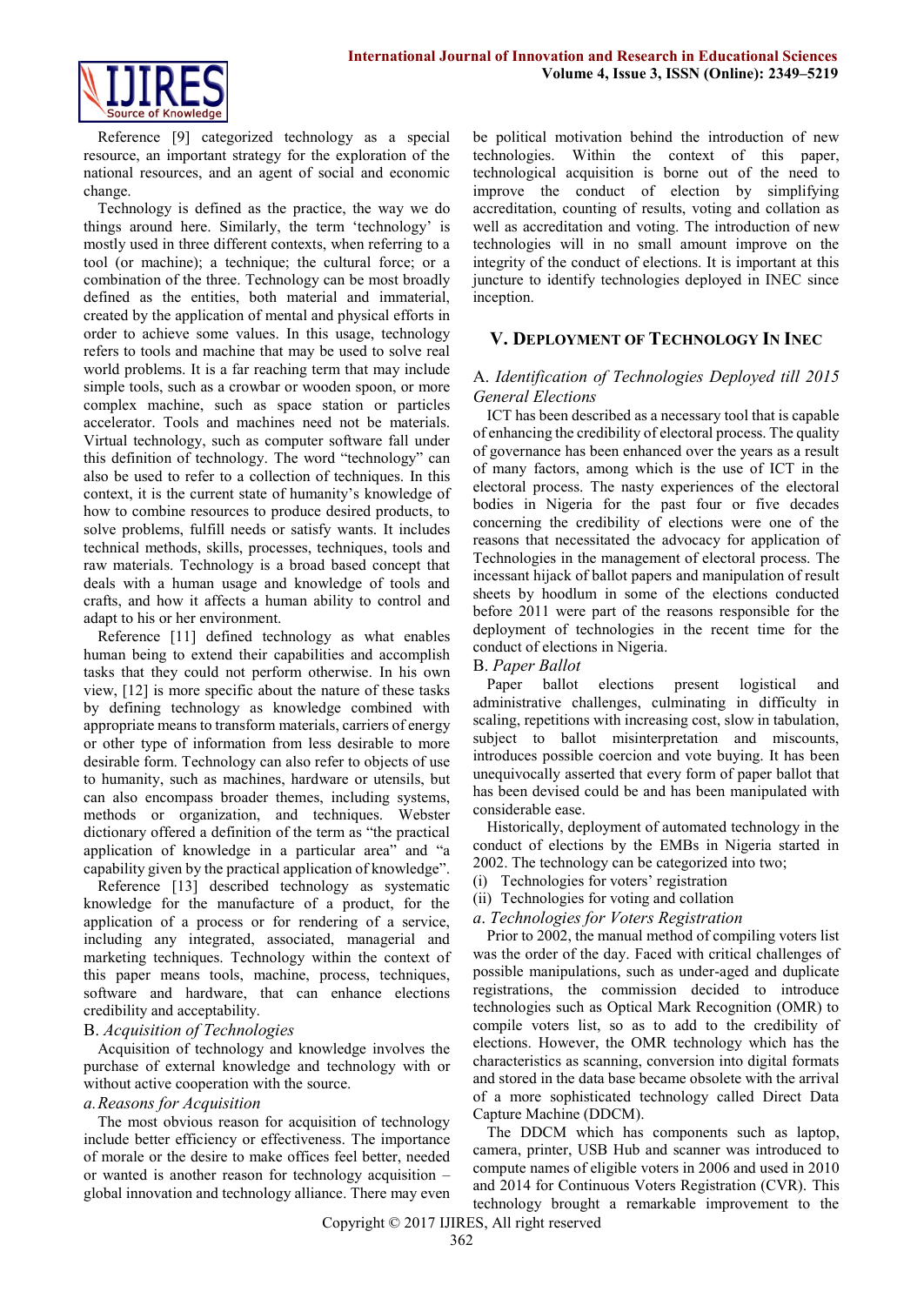

conduct of elections in 2007 and 2011, though faced with numerous challenges which will be highlighted in the course of this paper. The technology also produced permanent cards for voters.

#### C. *Technologies for Voting*

Activities involved in voting can be split into: accreditation, balloting, collation, transmission and declaration of results.

## *Accreditation*

The process of accreditation since the inception of electoral body in Nigeria was manual. However, accreditation of voters got improved with the introduction of Smart Card Readers (SCR) in 2015 elections.

The Smart Card Reader is a technological device, set up to authenticate and verify the permanent voters' card (PVC) issued by INEC. The device uses a cryptographic technology that has ultra-low power consumption with a single core frequency of 1.2GHz and an Android 4.22 Operating System. In other word, card reader is designed to read information contained in the embedded chip of the permanent voters card, and also carry out a verification of the intending voters by matching the biometric of the voters with the ones stored on the PVC Engineering Network Team (2015). The card reader also:

- (1) compares the face of the card holder with the image displayed on the SCR when the PVC is read;
- (2) determines whether the PVC is original; and
- (3) compares the fingerprint stored on the card with what was physically presented and scanned by the SCR.

Once the PVC has been read and accredited by the SCR, the Voters Identification Number (VIN) is stored in the reader and it does not allow accreditation of that VIN on that particular reader any longer. The use of the PVC and SCR gave a lot of credibility to the 2015 general elections, but for the Supreme Court judgment in 2016 which undermined the use of SCR for accreditation of 2015 elections.

## D. *Technologies for Balloting*

The use of Electronic voting is prohibited by section 52(1)(b) of the Electoral Act, 2010 as amended. However, electronic collation has been tested in various bye-elections and proved effective (INEC, 2015). It is a robust and well secured platform that collect data from the polling units and collate the results up to the required level for any election. The system was used in Kogi, Bayelsa and River State Governorship elections.

## E. *Technologies of e-collation, e-trac, EOSC, ERMT*

Apart from technologies of accreditation and registration of voters, the commission also came out with some innovative technologies such as e-trac, e-collation, ERMT (Electoral Risk Management Tool), EOSC (Electoral Operation Support Centre). The e-trac system is a platform by ICT to monitor results from polling units to the final collation centre, by scanning the results to the constituency level. The major challenge is Network problem. Similarly, the Election Risk Management Tool is charged with the responsibility of surveying electoral wards and units with a view to identifying flash point areas. The tool is intended to build users' capacity to understand electoral risk factors, collect and analyse data, design prevention and mitigation strategies; and record results of the elections. The major challenges are funding and manpower. Furthermore, the commission also came up with concept of Election Operation Support Centre which is charged with the responsibility of monitoring distribution of materials as well as the logistics, security arrangement starting from the eve of the election to the time of declaration of results. The major challenges are network problem and unwillingness by some officials to disclose information in some cases. Finally, e-collation is a technology introduced by INEC, purposely to collate results from Ward to Local Government Areas and constituency levels. The results are collated polling unit by polling unit. Having identified some of these technologies, it is pertinent to consider the management of technologies for electoral administration.

## **VI. MANAGING TECHNOLOGIES FOR ELECTORAL ADMINISTRATION**

Reference [15] asserted that technology is among an organization's most important resources. Hence, it needs to be properly managed to avoid disappointment and meet the organizational goals. Consequently, the Administration of Cost and Election (ACE) suggested the following steps in managing technology for electoral administration:

- i. Conduct detailed needs assessment studies to identify the required environment, regulations, procedures and tasks;
- ii. Prepare a business plan with a cost estimate and a benefit/risk analysis;
- iii. Secure the financing necessary to acquire and maintain the chosen technology;
- iv. Obtain adequate staff with technical experts;
- v. Secure transportation, warehousing and distribution of equipment, if applicable;
- vi. Ensure adequate testing procedures before any technology is adopted;
- vii. Implement proper security procedures;
- viii. Create a training plan for staff and user training;
- ix. Ensure proper maintenance and backup procedure are in place;
- x. Give users access to a help desk; and
- xi. Prepare adequate replacement plans and procedure for equipment that will become obsolete.

## A. *Maintenance of the Technologies*

Reference [5] observed that determining the correct maintenance approach for various assets can help optimize the life span of an asset. There are various types of maintenance strategies such as preventive, corrective/breakdown, predictive, reliability centre and total productive maintenance strategies. Preventive strategy which is defined by [16] as the schedule of planned maintenance action aimed at the prevention of breakdown and failures of assets. The ideal maintenance programme would prevent all major system failures before they occur. It involves detailed planned maintenance activities on a periodic basis, usually monthly, quarterly, semi-annually or annually. Corrective/Breakdown Maintenance Strategy refers to all actions that are required to restore a defective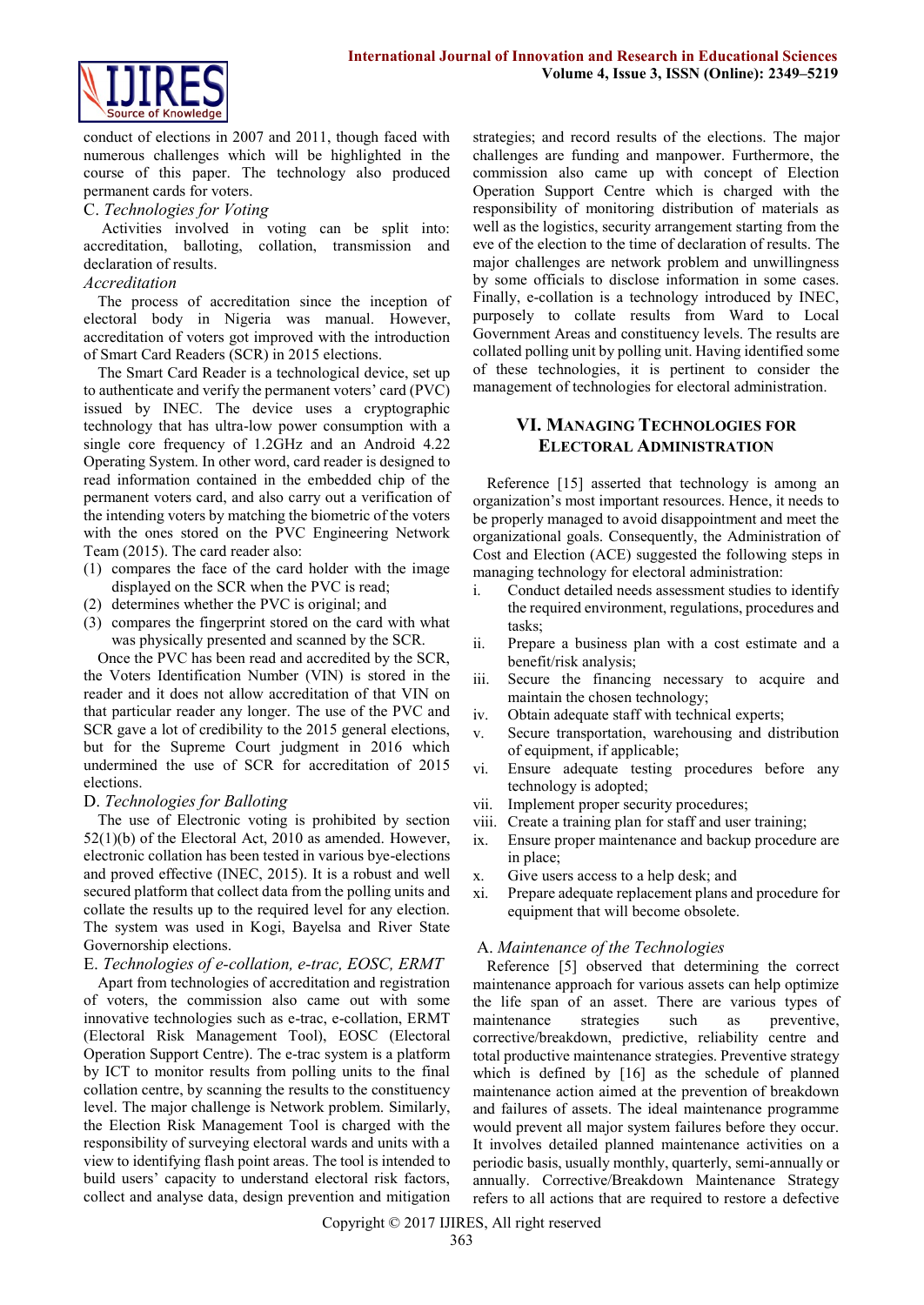

system to working condition [16]. These actions include replacement and repair of equipment. Similarly, [5] noted that predictive maintenance and condition-based maintenance are synonyms. A condition based maintenance programme evaluates machinery via instrumentation, either periodically or continuously, to determine its condition, usually through a condition monitoring (CM) programme. Preventive, corrective/breakdown and predictive maintenance strategies could be adopted by INEC. This and other maintenance strategies could be very useful for avoiding complete breakdown of the already acquired technologies for electoral activities in the country.

## B. *Addressing Security Issues with Technology for Electoral Activities*

Though the Commission has not embarked on e-voting system, however, some of the already deployed technologies such as e-trac, e-collation are vulnerable to security issues. Consequently, [17] identified major threats that can befall electoral technology and suggested the way out. To avoid or minimize complete loss of data, hacking and other possible dangers in the process of applying the technology, the ACE Electoral Knowledge Network suggested the following:

- (i) Physical restrictions to building where data and systems are installed;
- (ii) Encouraging employees to sign on with user identity and password which are known to them personally and should be changed frequently;
- (iii) Putting a restriction to time and location at which terminals can be used;
- (iv) Special software can be installed on a computer system, which will maintain audit trail of who has logged on, from which terminal and for how long. This will enable any unusual activity to be spotted and investigations made;
- (v) Data can be encrypted before being transmitted to make it unreadable. It is then decrypted at the recurring end;
- (vi) Constant training of staff to ensure efficiency in the usage of the system;
- (vii) Careful vetting of staff to ensure that potential hackers and fraudsters are not employed; and
- (viii) Installing virus checkers on all networks.

Having identified the measures to take in the management of technologies, we now discuss the various challenges that may confront these technologies.

## **VII. CHALLENGES OF TECHNOLOGIES DEPLOYED SINCE INDEPENDENCE**

It has been established that technologies have played effective role in the electoral processes in developed countries, however, these technologies were not deployed without difficulties ranging from socio-economic, political and cultural hiccups in Nigeria and other developing countries. Reference [18] reported that differences in the contextual environment, socio-economic and political antecedents could be responsible for the differences in the effectiveness of the application of technologies in various countries. Below are the major challenges of these technologies in Nigeria.

## A. *Challenges of Paper Ballot*

The use of paper ballot as a technology in the conduct of election in Nigeria poses some challenges. One of these challenges is the difficult topographical terrain of some communities [19].This makes effective distribution of electoral materials very difficult. The Nigerians living abroad are not able to exercise their voting right. The security and poll officials posted to polling units usually find it extremely difficult, if not impossible, to vote during elections [20]. Under the ballot paper system, electoral officials collate, count, and announce election results manually. Hence, the method is prone to human error and deliberate manipulation by electoral officials with corrupt motives and intention to rig the election. These circumstances among others, inspired the exploration of robust election methods through the use of ICT [21]. B. *Challenges of Newly Acquired Technologies*

Beginning with the registration of voters, the experience of INEC officials was not palatable. Constant breakdown and insufficient of Direct Data Capture Machine, (DDCM) to cope with the large number of registrants in some polling units, inability of scanners to read biometrics, insufficient consumables such as A4 paper, cold laminate, unfaithfulness on the part of ad hoc staff engaging in multiple registration and uncooperative attitudes of politicians, were some of the major technical challenges encountered by the INEC during the e-registration in 2006 and 2010. However, some of these challenges were taken care of in 2014/2015. The Commission under the administration of Professor Jega ensured adequate supply of DDCM during voters registration. But the printing of PVCs was a serious problem as some wards and polling units could not have their PVCs printed before the conduct

of the 2015 general elections. The use of Smart Card Reader was another innovative technology introduced in 2015 General Elections. The card reader was designed to speed up and ensure integrity in accreditation process. The smart card reader is a technologically device set up to authenticate and verify the permanent voters' card (PVC) issued by INEC, against the cloned one.

During the election, some of the card readers could not function well due to poor handling by ad hoc staff, inadequate training and insufficient number of technical staff. Also, the level of awareness programme in the use of card readers among the voters was not sufficient. Technical staff were expected to be in each ward or Registration Areas to attend to problems. This was not the case in all the wards because they were not sufficient in number. However, card readers were proved to be more than 50% successful in fifteen states during the 2015 elections. It should be noted that the rate of failure of the smart card reader was heavier in the North than in the South. This could be as a result of social and environmental factors.

Below are the results of success/failure rate of SCR during Mock Election and Governorship and House of Assembly elections in 2015 respectively.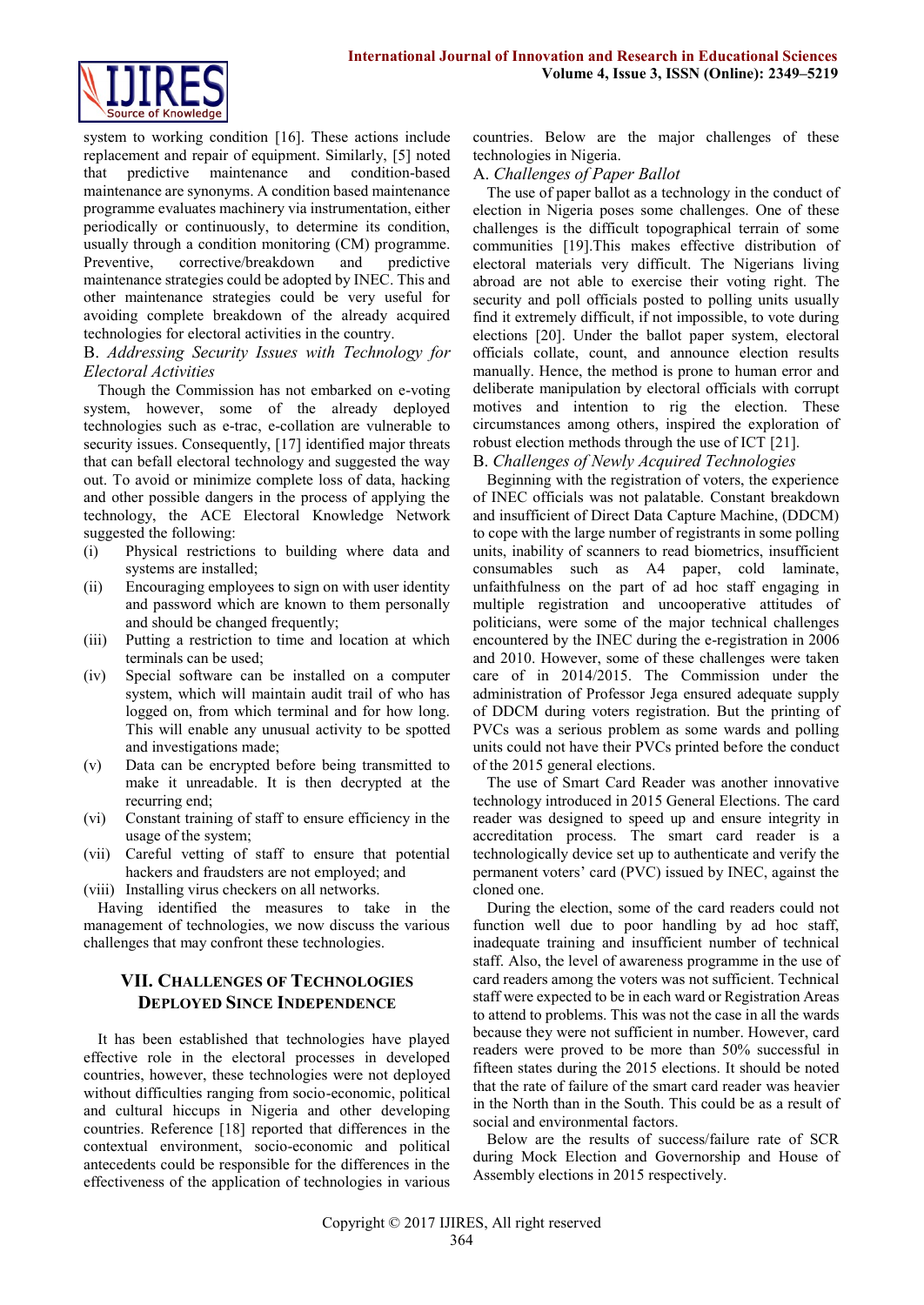

Table I: Testing of Smart Card Reader – Draft Table of Report of Mock Elections Conducted on March 10th, 2015

| S/N | <b>State</b> | % Success | % Failure |
|-----|--------------|-----------|-----------|
| 1.  | Anambra      | 70.3      | 29.7      |
| 2.  | Bauchi       | 59.5      | 40.5      |
| 3.  | Delta        | 92.0      | 8.0       |
| 4.  | Ebonyi       | 34        | 66        |
| 5.  | Ekiti        | 67.4      | 32.6      |
| 6.  | Kano         | 47.4      | 52.6      |
| 7.  | Lagos        | 91.4      | 8.6       |
| 8.  | Nasarawa     | 35.7      | 64.3      |
| 9.  | Niger        | 35.7      | 64.3      |
| 10. | Rivers       | 31.6      | 68.4      |
| 11. | Taraba       | 38.6      | 61.4      |
| 12. | Kebi         | 54.3      | 55.7      |

Source: Vanguard, 15th March, 2015

Table II: Analysis of Functionality of Smart Card Readers in Governorship and State House of Assembly Elections in 2015

| S/N               | <b>State</b>       | % Success         | % Fail |
|-------------------|--------------------|-------------------|--------|
| 1.                | Ekiti              | 50.0              | 50.0   |
| $\overline{2}$ .  | Anambra            | 51.5              | 48.5   |
| $\overline{3}$ .  | Rivers             | 52.9              | 47.1   |
| $\overline{4}$ .  | Adamawa            | $\overline{5}4.0$ | 46.0   |
| 5.                | Benue              | 54.2              | 45.8   |
| 6.                | <b>Cross River</b> | $\overline{54.8}$ | 45.2   |
| 7.                | Delta              | 56.0              | 44.0   |
| 8.                | Kogi               | 59.4              | 40.6   |
| 9.                | Ogun               | 59.4              | 40.6   |
| $\overline{10}$ . | Ondo               | 59.7              | 40.3   |
| 11.               | Abia               | 61.0              | 39.0   |
| 12.               | Osun               | 63.7              | 36.3   |
| 13.               | Edo                | 64.6              | 35.4   |
| $\overline{14}$ . | Oyo                | 64.7              | 35.3   |
| 15.               | Lagos              | 78.9              | 21.1   |
| $\overline{16}$ . | Kano               | 15.9              | 84.1   |
| 17.               | Nasarawa           | 17.9              | 82.1   |
| 18.               | Bayelsa            | 21.2              | 78.8   |
| 19.               | Sokoto             | 21.9              | 78.1   |
| 20.               | Taraba             | 22.0              | 78.0   |
| 21.               | Zamfara            | 22.5              | 77.5   |
| 22.               | <b>Borno</b>       | 24.1              | 75.9   |
| 23.               | Kastina            | 27.3              | 72.7   |
| 24.               | Yobe               | 27.4              | 72.6   |
| 25.               | Kwara              | 29.6              | 70.4   |
| 26.               | Jigawa             | 31.6              | 68.4   |
| 27.               | Kebbi              | $\overline{3}1.7$ | 68.3   |
| 28.               | Akwaibom           | 33.9              | 66.1   |
| 29.               | Bauchi             | 36.6              | 63.4   |
| 30.               | Imo                | 38.9              | 61.1   |

Source: INEC, 2015

Presentation of fake permanent voters' cards, was another constraint that did not allow the smooth working of the technology in some states. This became a serious challenge for the electoral officials. Also, the inadequate training of personnel preparatory to the use of smart card reader, culminated into poor handling of the machine by electoral officials. Cases of broken antenna, misplacement of battery and deliberate removal of Security Access Module (SAM) Card were many across the country. All these reduced the success rate of the technology.

New technology also needs a colossal sum of money. Purchase of equipment such as DDCM, Smart Card Readers is capital intensive. Acquisition of software is also expensive most especially when it is not developed by the commission. Most of the DDCM used during the 2010 registration exercise should have been replaced by now because some of them are obsolete. As a matter of fact, the commission ought to have procured another set of DDCM for the proposed continuous voters registration exercise across the country.

## C. *Test Running of the Proposed Technology*

One of the major problems that confronted the application of most technologies adopted so far by the Commission is its inability to do "proper" test run of the technology. For example, the use of card readers ought to have been tested in some bye/re-run elections before the general elections. This measure if carried out effectively would have enabled the Commission to evaluate the appropriateness or otherwise of the technology. Similarly, it should be noted that technology in the conduct of election is not an end but a means to an end, therefore, the political, socio-economic environment under which a new technology is applied will determine to what extent such technology will succeed.

#### D. *Inadequate Awareness of the New Technology*

Stakeholders within the context of innovative technology in electoral process include but not limited to politicians, electorates, civil society organizations among others. In managing technology for electoral administration, there are three conceptual frameworks involved: Technical Feasibility, Economic Variability and Social Acceptability. The social acceptability is very germane so as not to impose what is not socially acceptable on the electorate. Reference [22] reported that majority of the electorates in Nigeria preferred INEC to use more technologies in the conduct of elections in Nigeria. It is hereby suggested that, the proposed electronic-voting machine to be introduced in future should not only be assessed in line with the sociopolitical and economic environment in which we find ourselves, the acceptability of such technology by various stakeholders should be enhanced by way of enlightening them on the implications of using the technology. E. *Appraisal of the Institutional Framework*

ICT department in INEC procures, deploys and maintain the technologies in existence for elections. From records, it is believed that ICT departments are well equipped at the headquarters and state levels, but such has not been extended to the Local Government. The success or otherwise of ICT application in electoral process would to a large extent depend on availability of ICT department and tools at the Local Government level. This is because elections take place at the Local Government Areas via polling units. These infrastructures are presently lacking at the LGAs.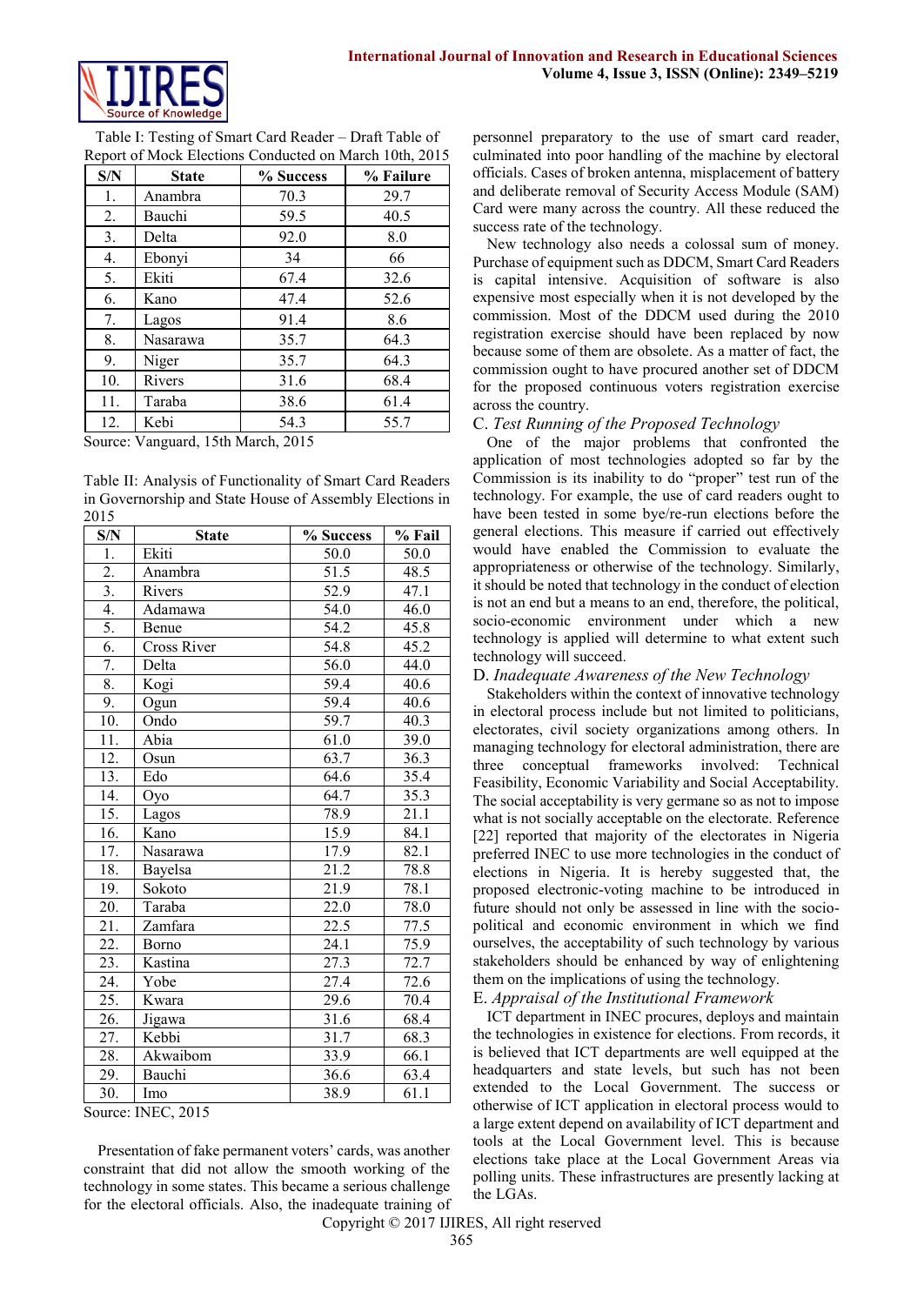

### F. *Uncooperative Attitudes of Political Class*

It is a popular adage that the only thing that is permanent is "change". But it seems the political class in Nigeria do not want to accept this as a necessary phenomenon in the re-organization of things. The digitalization of voters' registration in 2010 and subsequent continuous voters registration were nearly frustrated by unscrupulous set of people who were mostly political thugs. Cases of double registration by moving from one place to the other, using special registration options meant for people who were physically challenged were abound. Similarly, Smart Card Readers were deliberately made not to function by these set of people who were not favourably disposed to change.

#### G. *Socio-Cultural and Religion Contexts*

Nigeria is a multiethnic country comprising of about Two Hundred and Fifty (250) ethnic groups (The World Factbook). As a result of cultural background, and religious tenets, some sections of the country found it difficult to surrender themselves to biometrics or photograph taking. Special arrangements had to be made by the commission in ensuring that such people were not prevented from registering as voters and disenfranchised during elections. These and other cultural or religious beliefs made it difficult for the Commission to deploy some of its technologies effectively.

## H. *Breach of Intellectual Property Law*

It is a trite in law that who so ever ought to enjoy the right of another person in intellectual property must seek permission to do so, otherwise this may result to infringement on such rights. The commission is not the owner of most if not all the technologies in question. Permission to transfer the technology (software and hardware) must be sought to avoid litigation. For example, in 2014, a Federal High Court in Abuja ordered INEC to pay Bedding Holdings Ltd, a sum of seventeen (17) billion naira for the use of its patent right on collapsible transparent boxes without approval. Also, the Commission was sued for using Direct Data Capture Machine belonging to Zinox, and Avante Technologies Development Ltd (Daily Tide 29th January, 2014).

#### I. *Legal Barrier*

The Electoral Act, 2010 does not provide for the use of Smart Card Reader, neither does it provide for the use of electronic voting machine (Section 52(1)(b) Electoral Act, 2010), as amended. There has been a lot of legal debates and controversies as to whether the existing laws governing the conduct of election recognize the use of card reader. Some are of the opinion that smart card reader is provided for in the 2015 manual guideline for elections and since this is part of the legal instruments used in the conduct of 2015 general elections, then the Commission has not violated any law regarding the use of SCR. The proponent of SCR argued that INEC under Section 160 of the 1999 Constitution (as amended) is empowered to make its own regulations as the situation demands. Therefore, INEC's decision to use SCR was in order. However, in the case of *INEC v. Nyesom Wike* (2016) All FWLR pt. 836, the Supreme Court ruled that "the extant laws of the Federation provides for the use of voters register, but the card reader irrespective of its importance does not have a place in any

extant law of the land. The Supreme Court commended INEC for introducing card reader, but affirmed that the Trial Tribunal and the Lower Appeal Court were wrongly swayed by the INEC guideline. Therefore, validation for voting process through the use of voters register takes precedence over any other process for now. It should be recalled that Section 9(1) of the Electoral Act gives the commission the power to compile, maintain, and update on a continuous basis a national register of voters… which should be used to vote in any Federal, State or Local Government or Area Council elections.

Hence, despite the provision of the use of card reader in the INEC guideline under section 8(b) of approved guidelines and regulations for the conduct of 2015 general elections, which can be regarded as a subordinate law, card reader cannot be used to determine the credibility of election, because there is no express provision of such law in the Electoral Act empowering the use of SCR in the conduct of election.

Personally, in my opinion, I think the Supreme Court based its decision on the superiority of Act of National Assembly as against subordinate law, where preference is given to a superior law over subordinate law, whenever there is a conflict between the two. This is rooted in the provision of the 1999 Constitution as amended. Section 1(3) says "If any other law is inconsistent with the provision of the constitution, the constitution shall prevail, and that other law shall to the extent of inconsistence, be void". Using this argument, it will be observed that Electoral Act, 2010 as amended is superior to INEC guideline, and since the Electoral Act does not provide for the use of SCR in conducting election, it then means that the guideline is inconsistent with the provision of the Electoral Act and therefore null and void, to the extent of its inconsistency.

#### J. *Power Supply*

This is a major challenge as most rural areas in the country are yet to be electrified. However, this should not be a serious barrier, since the use of generator and batteries could be encouraged.

## **VIII. EMPIRICAL INVESTIGATION AND FINDINGS**

The author of this paper administered questionnaire on thirty (30) purposively selected ICT staff of the commission in Osun, Oyo and Ekiti States. Also, a focus group discussion was carried out on randomly selected party leaders and market women. In Ekiti State for example, 90% of the respondents were of the view that the use of modern technology can assist in the conduct of elections in Nigeria. Respondents from Oyo and Osun also hold the same view. Furthermore, about 94.5% of respondents from the above named states identified technologies such as OMR, Direct Data Capture Machine, Smart Card Reader, computer system for electronic collation as the major technologies deployed between 2002 and 2015.

Similarly, more than 90% of respondents from the selected states were of the opinion that major challenges of the technologies include but not limited to network issues, inadequate training, inadequate field test, insufficient fund,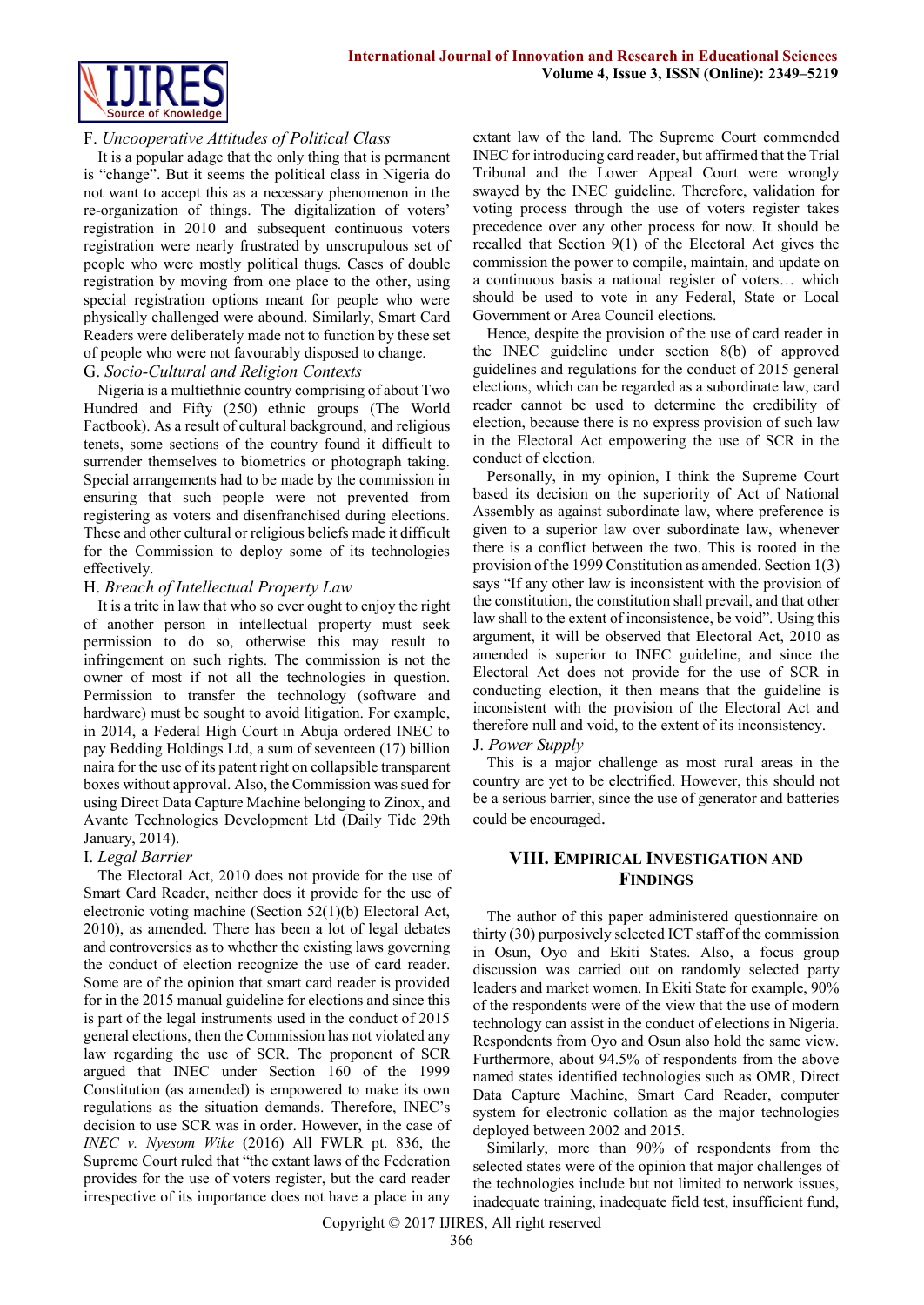

non-acceptability of the technologies by the electorates, lack of political will, behaviour of political thugs, failure of the system, manpower shortage, environmental hazards, cultural problems, mindset of people, poor maintenance approach, poor legal framework and a host of others. The respondents also suggested adequate training of staff, planning for upgrade, enlightenment of the electorate, award of contract to appropriate companies for the supply of systems, conducive environment for the system among others.

## **IX. CONCLUSION**

The paper concluded that technology is a major instrument that could assist the election management body to achieve its vision and mission.

Furthermore, the technologies in question as good as they are, are vulnerable to certain challenges in the realm of acquisition and deployment. As confirmed in the literature review and empirical investigation, these challenges have been militating against the proper functionality of technologies

Furthermore, it is an established fact that technology is not an end, it is a means to an end. The mindset of stakeholders who are the users of the technologies play a great role in ensuring its effectiveness and efficiency. Finally, the socio-economic and political environment under which the Election Management body operates matters a lot.

## **X. RECOMMENDATIONS**

In order for the commission to overcome the major challenges of acquisition and deployment of technologies for electoral activities in Nigeria, it is recommended as follows:

- (i) To guarantee effective deployment of technologies, efforts should be made to educate stakeholders in the electoral process on the existing technologies and the proposed ones including e-voting technology. To this end, the use of corps members as INEC Ambassadors as inaugurated by the commission on 27th June, 2016 nationwide was highly commendable. The National Orientation Agency (NOA) could also play a better role in dissemination of ideas and issues on elections and technology.
- (ii) Technology assessment presumes that new innovation should be evaluated by test running the technology in question. This should be done on a larger scale such as bye/re-run election before the general elections.
- (iii) The social acceptability of the technology to be introduced is germane in technology management. Hence, the Electoral Institute which is saddled with the responsibility of carrying out research should investigate the level of social acceptability of technologies, particularly the proposed ones, so as to ensure effective deployment.
- (iv) The present stock of Direct Data Capture Machine in the commission should be replaced in the interest of

efficiency and effectiveness of the proposed nationwide continuous voters registration.

- (v) Decentralization of the supply of consumables, will to a large extent, improve the overall result in the conduct of CVR.
- (vi) Adequate training of permanent and Adhoc staff is necessary for proper handling of the equipment for registration of voters, accreditation and other technologies meant for collation and transmission of results. In fact, INEC should invest in regular staff training and development in order to be in tune with modern day technological changes that is fast occupying the democratic landscape and electoral process.
- (vii) The introduction of PVC is a good technological innovation in electoral process, however, the printing of the cards should be decentralized such that each geopolitical zone should have a production centre. This will curb unnecessary delay in the printing and availability of the cards for distribution.
- (viii) In order to ensure effective deployment, well-trained and enough technical staff should be engaged in each registration area during registration of voters or election. Youth Corps members could be specially trained for this job.
- (ix) Technological innovation is capital intensive, the Commission should not hesitate to ask for appropriate fund from the government to execute the project. Government on its own part should release enough fund for the acquisition of the relevant equipment.
- (x) Technology maintenance strategy is crucial in effective deployment of technology. Preventive, corrective/breakdown and predictive maintenance strategies are recommended for the existing and proposed technologies.
- (xi) ICT department should be extended to Local Government Areas. It should be strengthened at the LGA level because electoral activities actually take place at that level. Strengthening it at this level will enable the Commission to connect LGAs with the state and Headquarters Networking.
- (xii) In addition to the general enlightenment of the existing and new technologies, political class as the major stakeholders should be properly briefed whenever a new technology is to be introduced.
- (xiii) Research work on the impact of new technologies is electoral process in Nigeria should be encouraged and carried out by the electoral institute. There are various gaps in knowledge to be filled on Technology and Electoral Process in Africa. Such research work is robust in developed countries.
- (xiv) As part of the enlightenments, churches, mosques and community town halls should be visited by INEC officials for dissemination of information on new technologies.
- (xv) Relevant legal instruments for the conduct of election should be amended to accommodate the use of technologies in election. The National Assembly should be made to do this.